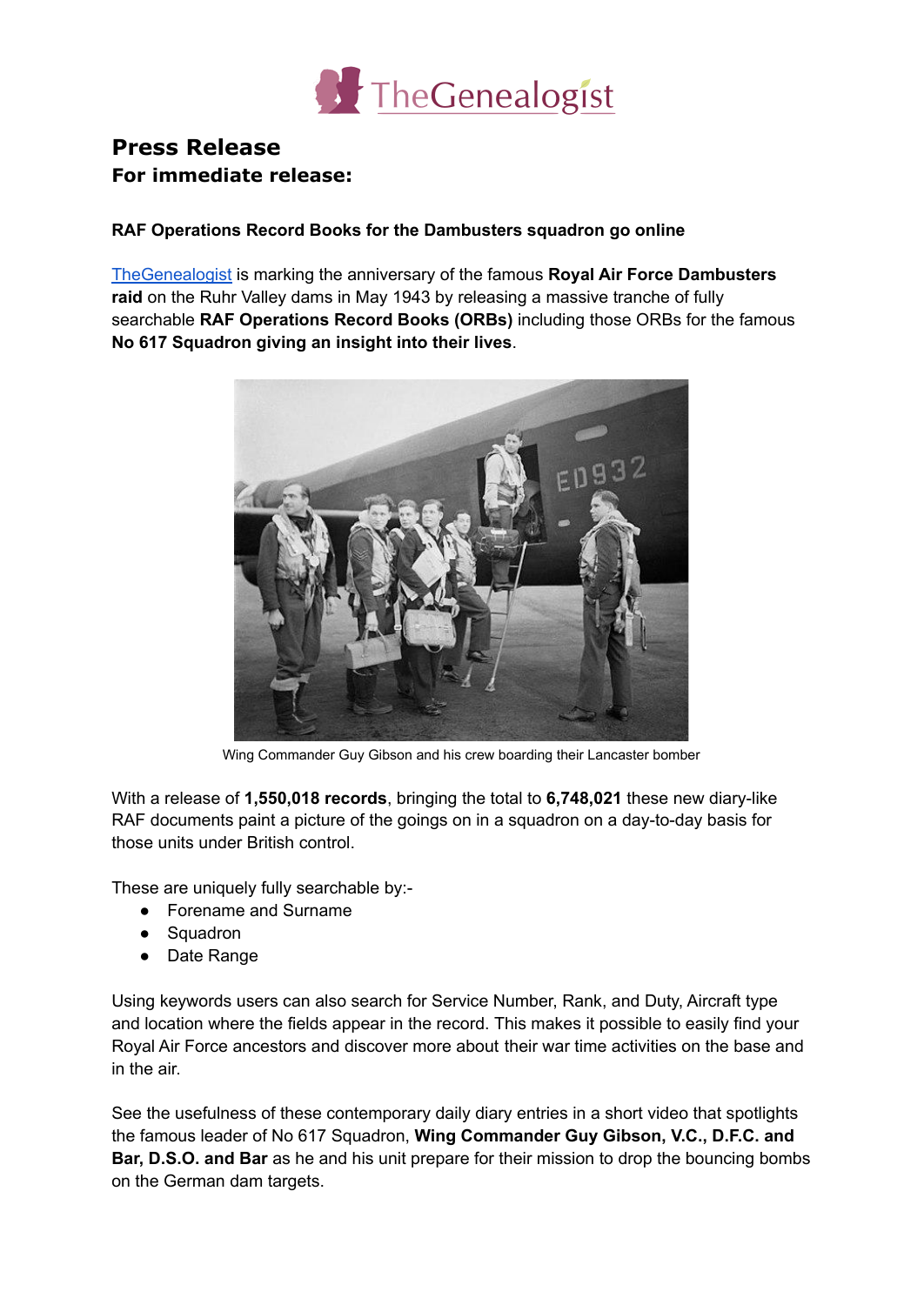

[https://www.youtube.com/watch?v=Vd0gcQdbV\\_4](https://www.youtube.com/watch?v=Vd0gcQdbV_4)

The Operations Record Books are for squadrons primarily from after the First World War, although there are a few early squadron records from 1911 to 1918. These ORBs follow the daily happenings in the air and on the base, and frequently name the brave aircrew who battled against the odds.

You can use the collection to follow an airman's war time experiences from these fully searchable Air Ministry operations record books which cover various Royal Air Force, Dominion and Allied Air Force squadrons that came under British Command. The **AIR 27 records** allow the family history researcher a fascinating insight into their relatives serving in a number of wartime air force units, as can be seen in the video and article that shines a light on Wing Commander Gibson and his squadron.

- See the wartime operations of air crew
- Discover pilots, navigators, radio operators and gunners mentioned in the diaries
- Find airmen receiving an Honour or a Medal
- Note the names of squadron members wounded, killed, or who did not return
- Fully search these National Archives records and images

This release expands TheGenealogist's extensive Military records collection for Diamond subscribers.

To take a deeper look into these records read TheGenealogist's feature article and see how 617 Squadron recorded the famous Dambuster operation in the ORBs from the time. [https://www.thegenealogist.co.uk/featuredarticles/2021/guy-gibson-and-the-dambuster-raid-f](https://www.thegenealogist.co.uk/featuredarticles/2021/guy-gibson-and-the-dambuster-raid-found-in-raf-operations-record-books-1411/) [ound-in-raf-operations-record-books-1411/](https://www.thegenealogist.co.uk/featuredarticles/2021/guy-gibson-and-the-dambuster-raid-found-in-raf-operations-record-books-1411/)